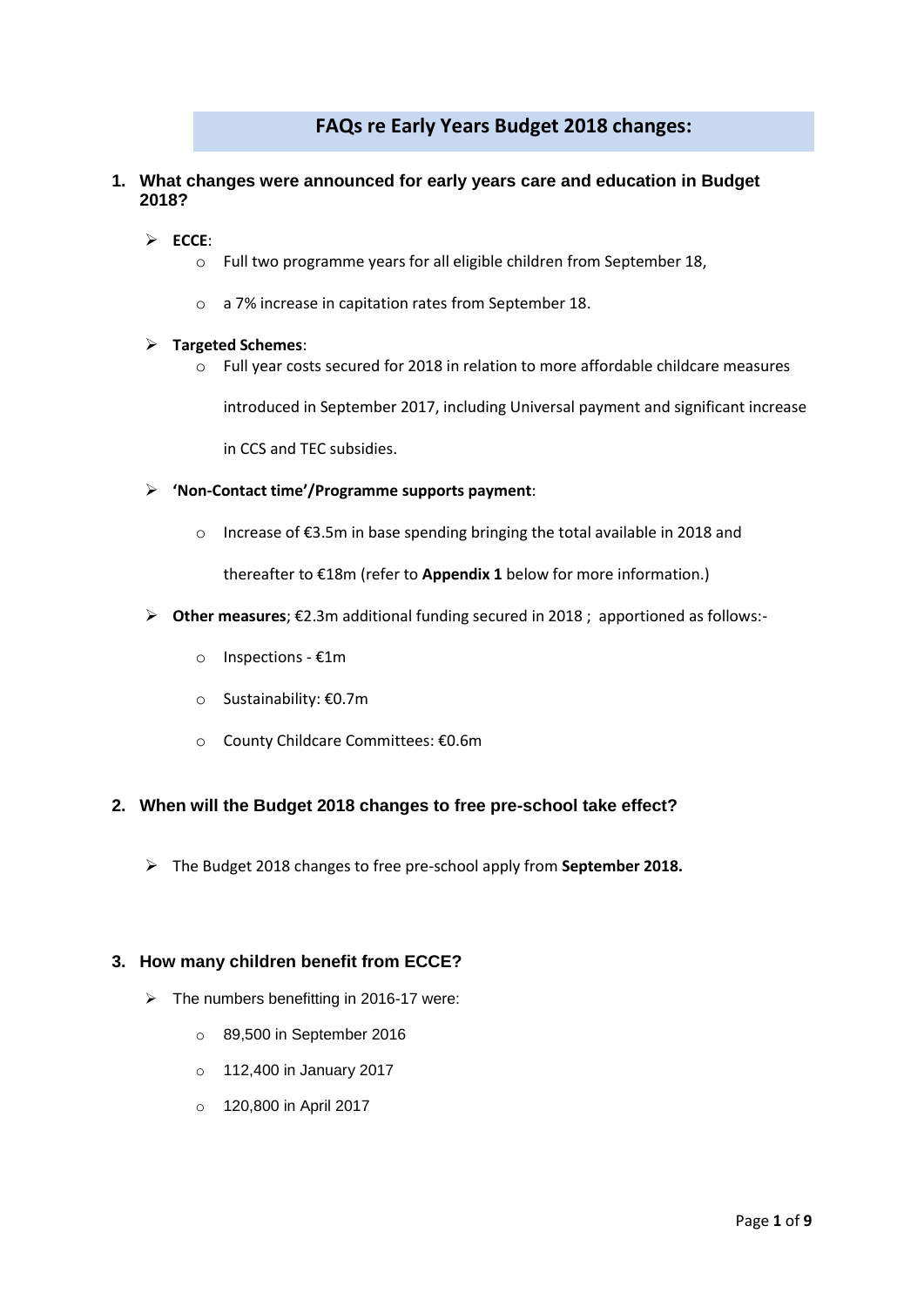- $\triangleright$  The proposed change will only commence in September 2018. So those parents who were expecting to start their children in ECCE in January and April 2018 will still be able to do so.
- $\triangleright$  Those who would have benefitted from April 2019, and who will now only benefit from September 2019, are children born between January and March 2016, i.e. children who are now 1.5 years old. The 12 extra weeks of free pre-school that this small group received following the Budget 2016 expansion was an anomaly that has now been addressed with this refinement which will ensure that all eligible children can avail of an equal amount of free pre-school. While some of this group may feel they are facing a cut in eligibility, our experience from this year suggests that possibly only 55% of the cohort would be likely to take up the April 2019 entry. In addition, the group is being given more than 1.5 years notice, which seems to be reasonable, particularly as the change will only serve to reduce their total ECCE eligibility to the same duration as other children. They will still be able to avail of a full 2 years ECCE. There is a strong argument for this measure on the basis of equity (giving 76 weeks to all), as well as quality (through enabling service providers to plan more effectively and to offer staff better terms and conditions in their contracts).

#### **How many children will start ECCE in September 2018?**

o The DCYA understands that 114,000 children will start in September 2018. The DCYA will soon make information available to each CCC, as it did in preparation for the 2016 ECCE expansion, re the number of ECCE eligible children in each Electoral Division so that capacity can be assessed. Given that there were 120,000 children in the system in April 2017, it is understood that capacity generally should not be an issue. Where CCCs have evidence to the contrary, DCYA will consider this.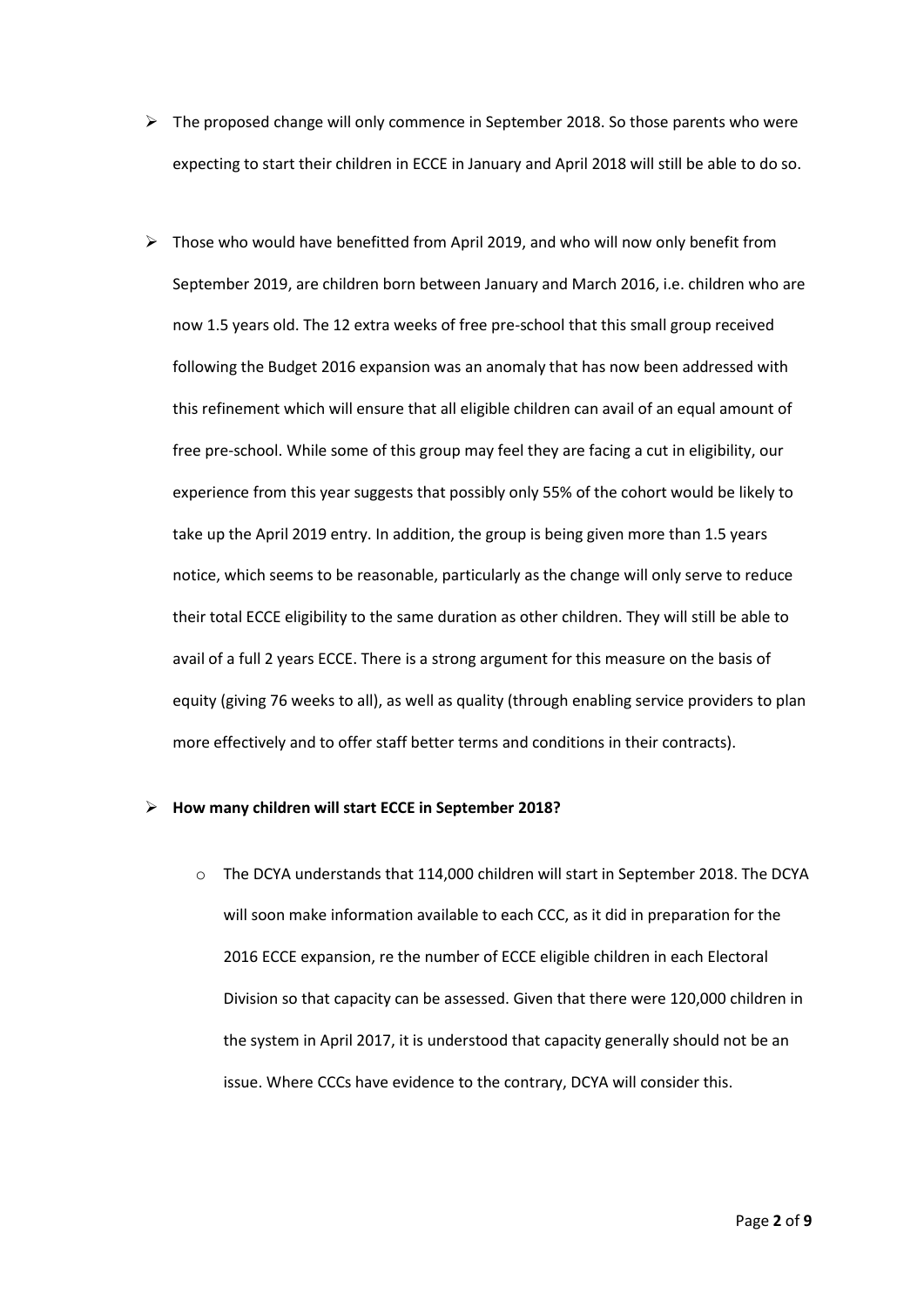- **4. How will the increased capitation affect parental fees where parents access extra childcare hours?** 
	- $\triangleright$  The increase in capitation is targeted at increasing the quality of care and education provided through ECCE, and in particular supporting the recruitment and retention of high quality staff. The increased capitation will contribute to the enhancement of the 3 hour ECCE provision accessed by children. It is not a mechanism to offset fees paid by parents for time their child may spend in childcare unrelated to ECCE provision. DCYA is currently considering mechanisms to manage this increase and ensure it goes to enhance provision to the child within these three hours. These will be communicated as part of the annual preparation process for the forthcoming (2018/19) cycle.

# **5. If I don't want my child to go to pre-school for five days per week, can they still benefit from free pre-school?**

 $\triangleright$  Yes. Your child doesn't have to attend for five days per week in order to avail of free preschool. However, your pre-school provider must agree to take your child on a part-time basis. Bear in mind that if a parent, for example, enrols a child for three days per week, the pre-school provider will only be paid by Government for the days the child attends. A provider may not be able to find a child to take the place for the other two days a week, so this arrangement may not be financially viable for pre-school providers. A provider may prefer to keep the place for a child who attends pre-school five days a week.

## **6. How will the new measures announced under Budget 2018 affect ECCE eligibility?**

 $\triangleright$  All children born between September and December will have increased eligibility (76 weeks rather than 61 weeks). This will benefit more than 20,000 children each year.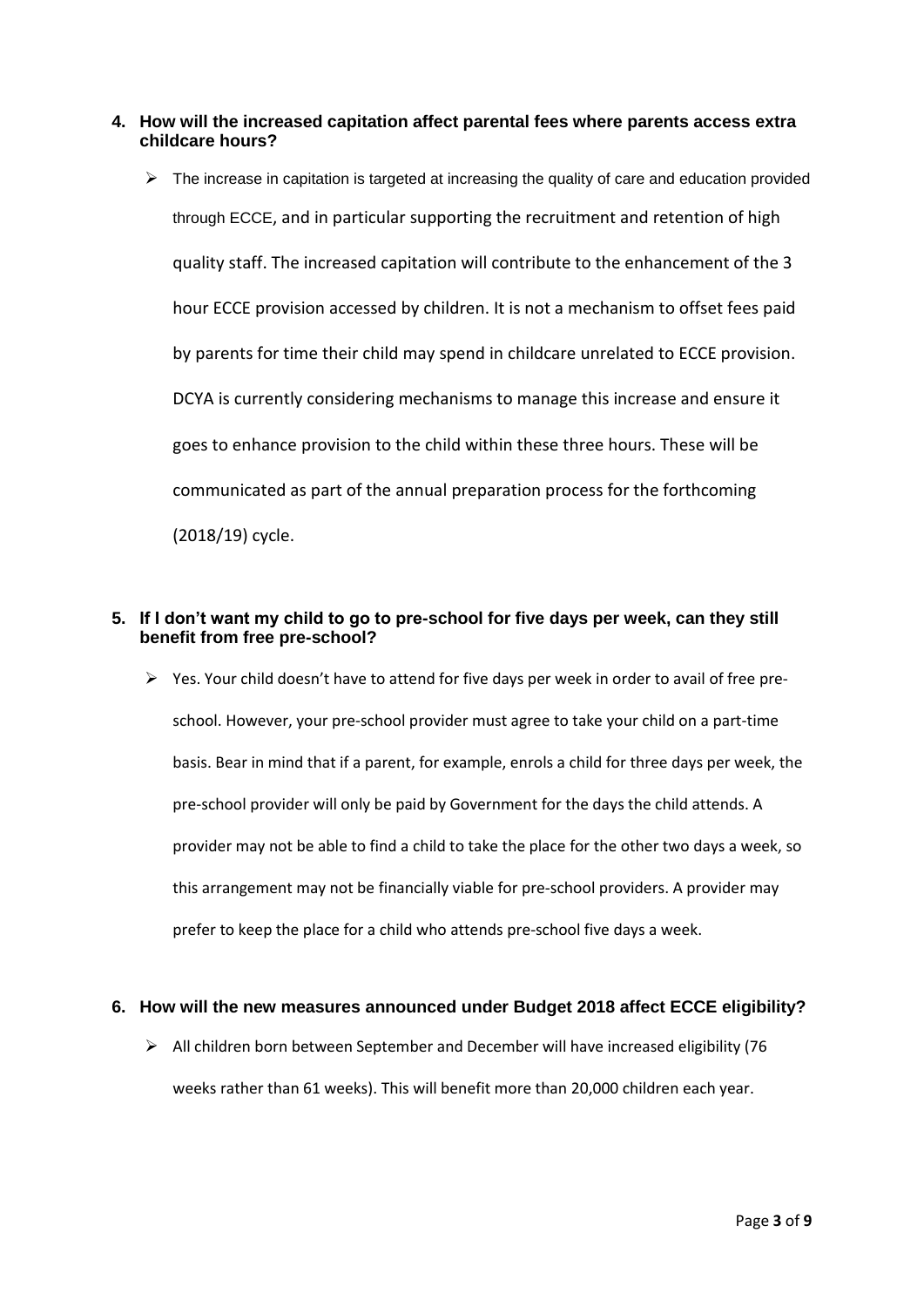- $\triangleright$  In addition, all children taking part in the ECCE scheme will benefit from quality improvements that result from the ability of providers to plan more effectively as a result of having a single intake each year. Such quality improvements will benefit all of the approx. 114,000 children who are expected to take part in the programme in 2018-2019.
- $\triangleright$  There will be no change in eligibility for children born between April and August, who already have 76 weeks eligibility.
- $\triangleright$  For children born between January and March, in principle there will be reduced eligibility from 88 weeks to 76 weeks. This new measure will address the inconsistencies that led to a wide range in the number of free preschool weeks a child could avail of – between 61 and 88 weeks – and will ensure a programme that is equitable for all children.
- $\triangleright$  The change will also have the benefit of equity, ensuring that all children regardless of their month of birth - will be eligible for the same duration of ECCE.

# **7. My child will not be aged two years and eight months by 1st September 2018. Can they start in free pre-school during the 2018/19 programme year?**

- $\triangleright$  No. In order for a child to be eligible to be enrolled for free pre-school on 1st September 2018 they must have been born between 1st January 2014 and 31st December 2015. Please refer to **Table 1** below for further details. Parents who choose to send their child earlier will have to pay childcare providers for this service. They should consider other child care supports that they may be eligible for.
- $\triangleright$  The following table sets out relevant eligibility dates by year of birth: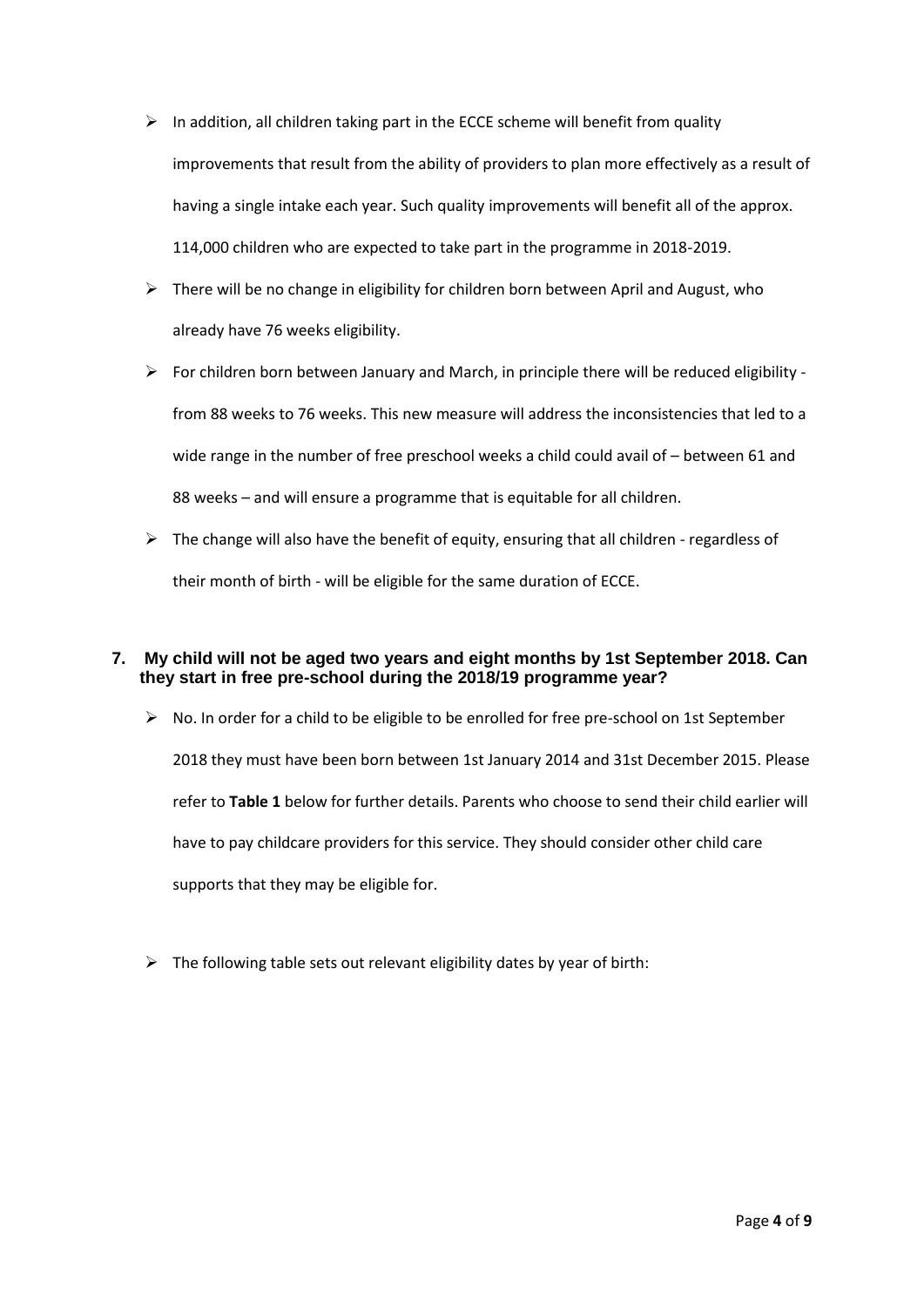| Table 1: Eligibility for ECCE by month of birth and of enrolment in pre-school |
|--------------------------------------------------------------------------------|
|--------------------------------------------------------------------------------|

| <b>Birth date between</b>                            | Eligible Enrolment date(s).       | <b>ECCE end date</b> |  |
|------------------------------------------------------|-----------------------------------|----------------------|--|
| $1st$ January 2014 - 31st March 2014                 | $1st$ April 2017, $1st$ September | <b>June 2019</b>     |  |
|                                                      | $2017 +$<br>1st September 2018*   |                      |  |
| $1^{st}$ April 2014 - 31st August 2014               | $1st$ September 2017 +            | June 2019            |  |
|                                                      | 1 <sup>st</sup> September 2018*   |                      |  |
| $1^{\rm st}$<br>2014 - $31^{\text{st}}$<br>September | $1st$ January 2018 +              | June 2019            |  |
| December 2014                                        | 1 <sup>st</sup> September 2018*   |                      |  |
| $1St$ January 2015 to 31 <sup>st</sup> March         | $1st$ April 2018, $1st$ September |                      |  |
| 2015                                                 | $2018 + 1^{st}$ September 2019    | June 2020            |  |
| $1st$ April 2015 - 31 <sup>st</sup> December 2015    | $1st$ September 2018 +            | June 2020            |  |
|                                                      | 1 <sup>st</sup> September 2019    |                      |  |
| $1st$ January 2016 - 31 $st$ December                | $1st$ September 2019 +            | June 2021            |  |
| 2016                                                 | 1 <sup>st</sup> September 2020    |                      |  |
| $1st$ January 2017 - 31 $st$ December                | $1st$ September 2020 +            | June 2022            |  |
| 2017                                                 | 1 <sup>st</sup> September 2021    |                      |  |
| $1st$ January 2018 - $31st$ December                 | $1st$ September 2021 +            | June 2023            |  |
| 2018                                                 | 1 <sup>st</sup> September 2022    |                      |  |
| $1st$ January 2019 - 31 $st$ December                | $1st$ September 2022 +            | June 2024            |  |
| 2019                                                 | 1 <sup>st</sup> September 2023    |                      |  |

\* Children born between 1<sup>st</sup> January and 31<sup>st</sup> December 2014 will continue to be eligible for free preschool under the terms of the ECCE expansion as announced in Budget 2016. ECCE eligibility criteria as announced under Budget 2018 will come into effect with effect from 1<sup>st</sup> September 2018.

# **8. Why are there no longer three separate entry points?**

 $\triangleright$  The measure to reduce the number of entry points to one refines the development introduced last year, whereby three intake dates were adopted. This was a recommendation of the 'Right from the Start' report. Further funding has now been made available to give every child access to a full two programme years of free pre-school. One enrolment period at the start of the pre-school year will help streamline the administration process and will make it easier for childcare providers to operate and budget for the programme year. This will also make it simpler for parents to secure places on the ECCE programme for their children.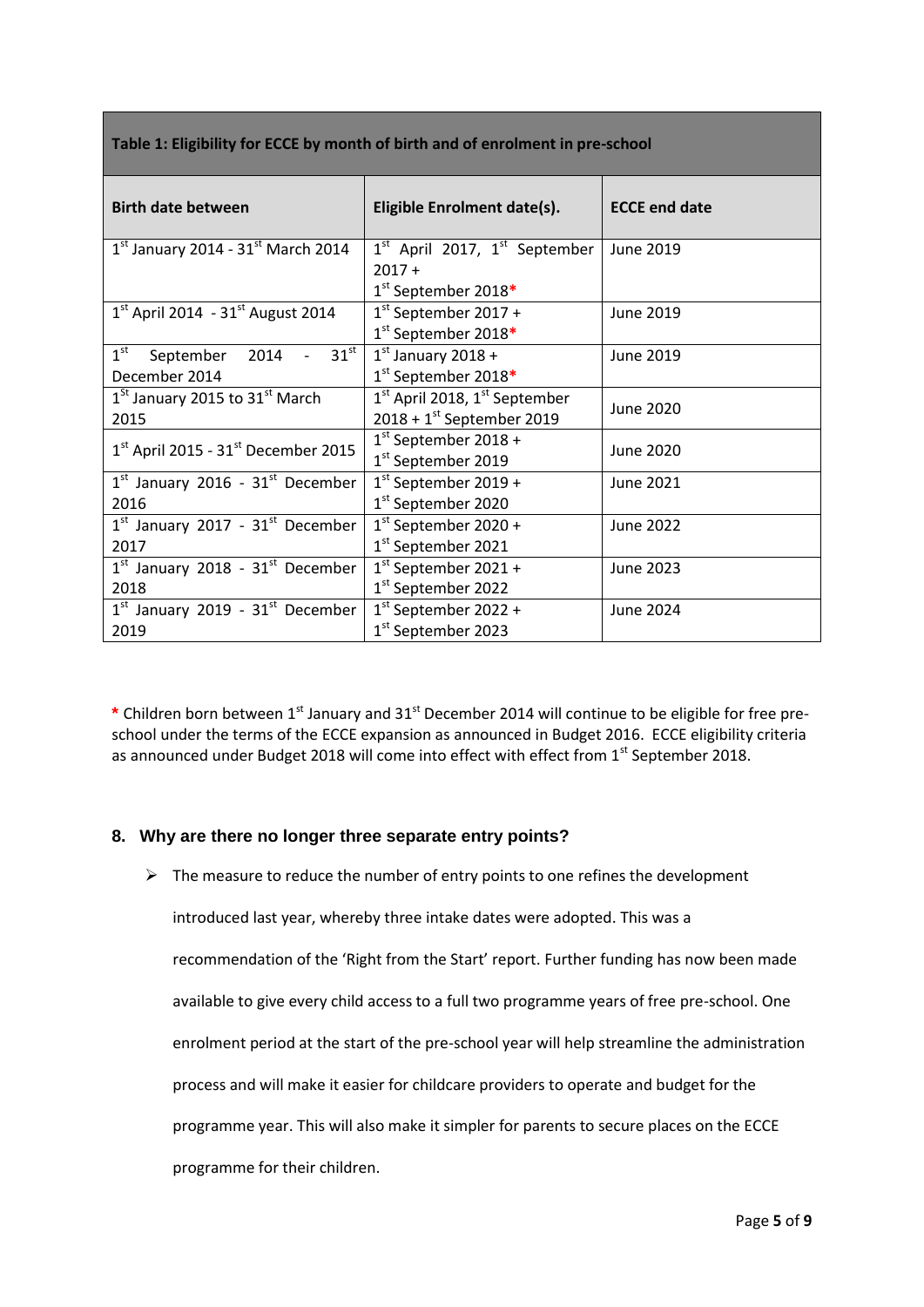## **9. How many free pre-school weeks will my child be eligible to?**

 $\triangleright$  Under the Budget 2018 changes, a child will be eligible for a potential duration of 76 weeks (two programme years) of free pre-school from September 2018. Parents may decide to use less than this for various reasons including for example, depending on their child's date of birth, their wish to send their child to school at 4 rather than 5 years of age.

# **10. Why are these changes only coming into effect from September 2018?**

 $\triangleright$  In Budget 2018 it is being announced that, from September 2018, children will be eligible to start free preschool when they turn age **2 years and 8 months**, and can continue in free pre-school until they start primary school (once the child is not older than 5 years and 6 months at the end of the relevant pre-school year i.e. end June). This refinement of the free pre-school programme will build on the expansion of this programme as announced under Budget 2016. It would be impractical to introduce these changes in the middle of a programme year as to so would be disruptive for parents and childcare providers alike. However, we hope that you will appreciate that this extended provision, when introduced, will ensure that from the age of two years and 8 months, all children in Ireland will be able to access free education, either in pre-school or in primary school. This is a significant step forward for children and families.

# **11. Early Years and School Age Capital 2018**

 $\triangleright$   $\epsilon$ 6.86m in Capital will be made available in 2018. More information regarding the 2018 Capital programmes will be made available in due course.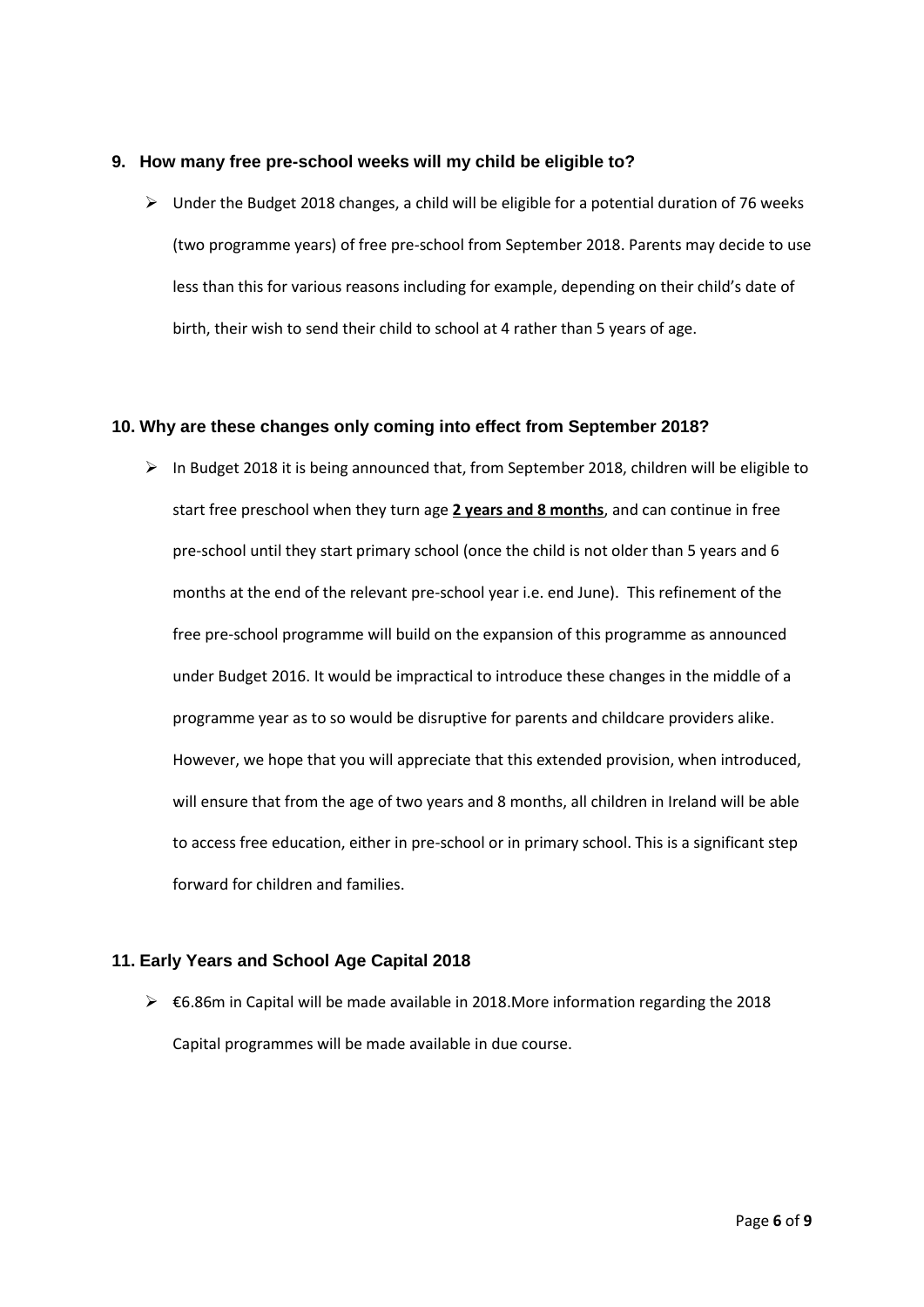# **Appendix 1**

# **Programme Support Payment (PSP) Payment - Case Studies:**

# **Service A**

For a small privately operated service providing early years care and education for 30 children in a rural environment, PSP 1 and 2 provided a payment of €2,567.

| This is a small rural private service |                                 |                             |                                   |
|---------------------------------------|---------------------------------|-----------------------------|-----------------------------------|
| Programme                             | <b>Registrations</b><br>2016/17 | PSP <sub>1</sub><br>2016/17 | *PSP<br>$\overline{2}$<br>2017/18 |
| <b>ASCC</b>                           | 7                               | €224                        | €224                              |
| <b>CCSP</b>                           | 5                               | €212                        | €336                              |
| <b>CECAS</b>                          | 0                               | €O                          | €0                                |
| <b>CEC PS</b>                         | 0                               | €0                          | €0                                |
| <b>CETS</b>                           | $\mathbf{1}$                    | £63                         | €63                               |
| <b>ECCE</b>                           | 17                              | €1,445                      | €0                                |
| **CCSU                                | $\Omega$                        | €O                          | €0                                |
| <b>Total</b>                          | 30                              | €1,944                      | €623                              |

**\*** based on same level and type of registrations as 2016/17

\*\* actual registrations to date 2017/18

## **Service B**

For a medium sized community service providing early years care and education for 83 children in an urban environment, PSP 1 and 2 provided a payment of €21,418.

# This is a medium sized urban community service

| <b>Programme</b> | <b>Registrations PSP1</b> |         | *PSP<br>2 <sup>1</sup> |
|------------------|---------------------------|---------|------------------------|
|                  | 2016/17                   | 2016/17 | 2017/18                |
|                  |                           |         |                        |
|                  |                           |         |                        |
| <b>ASCC</b>      | 0                         | €0      | €0                     |
| <b>CCSP</b>      | 11                        | €1,113  | €1,659                 |
| <b>CCS</b>       | 59                        | €6,054  | €9,191                 |
| <b>CECAS</b>     | 1                         | €56     | €63                    |
| <b>CEC PS</b>    | $\mathbf{1}$              | €112    | €112                   |
| <b>CETS</b>      | 9                         | €1,484  | €1,484                 |
| <b>ECCE</b>      | $\mathbf{1}$              | €90     | €0                     |
| **CCSU           | 0                         | €0      | €0                     |
| <b>CCSR</b>      | $\mathbf{1}$              | €0      | €0                     |
| <b>Total</b>     | 83                        | €8,909  | €12,509                |

**\*** based on same level and type of registrations as 2016/17

\*\* actual registrations to date 2017/18

## **Service C**

For a large privately operated service providing early years care and education for 113 children in a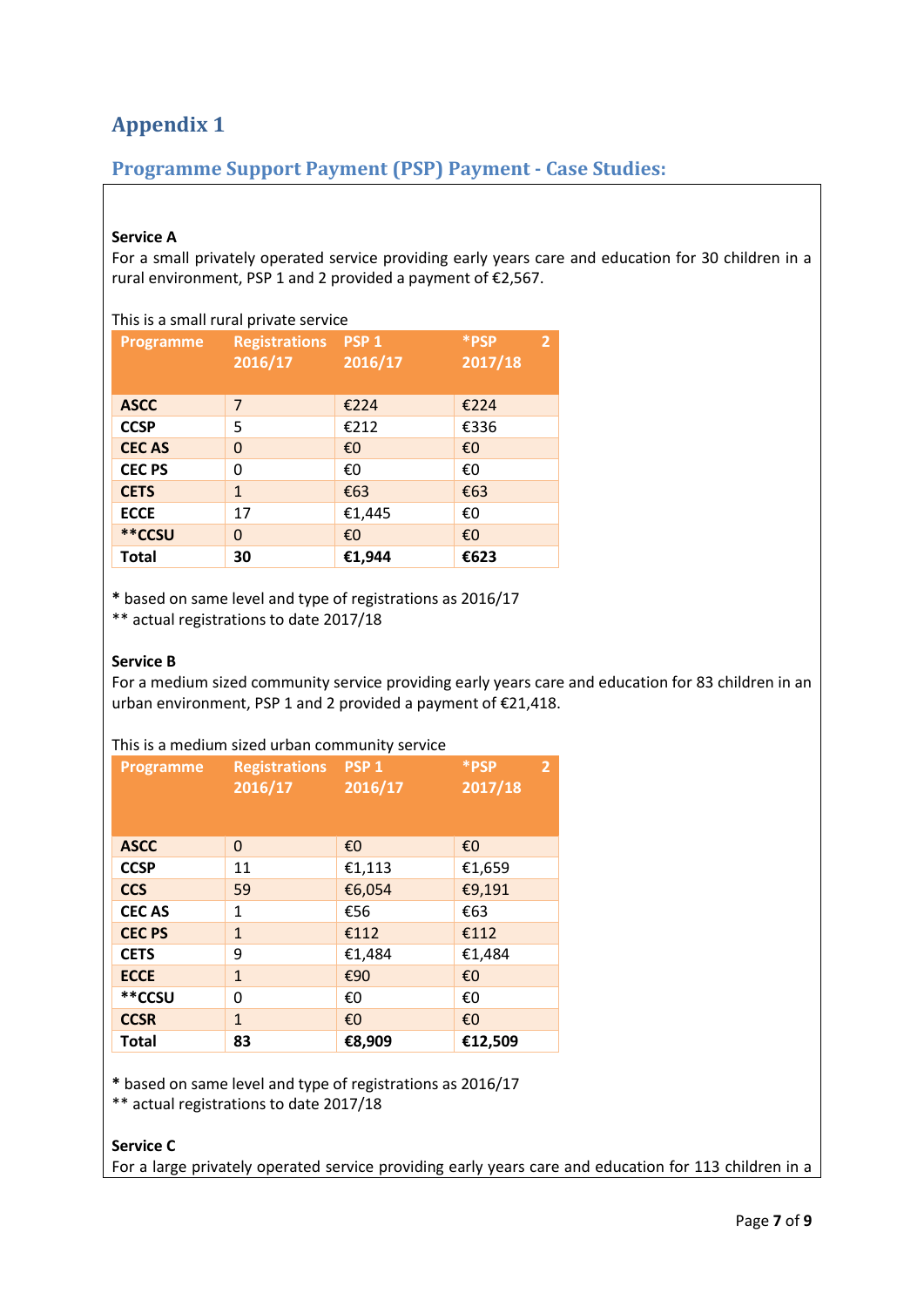rural environment, PSP 1 and 2 provided a payment of €9,388.

# This is a large rural private service

| <b>Programme</b> | <b>Registrations</b><br>2016/17 | PSP <sub>1</sub><br>2016/17 | *PSP<br>$\overline{2}$<br>$\sqrt{2017/18}$ |
|------------------|---------------------------------|-----------------------------|--------------------------------------------|
| <b>ASCC</b>      | 3                               | €147                        | €147                                       |
| <b>CCSP</b>      | 18                              | €1,820                      | €2,765                                     |
| <b>CECAS</b>     | 6                               | €336                        | €378                                       |
| <b>CEC PS</b>    | 1                               | €112                        | €112                                       |
| <b>CETS</b>      | 38                              | €609                        | €609                                       |
| <b>ECCE</b>      | 21                              | €1,625                      | €0                                         |
| **CCSU           | 26                              | €0                          | €728                                       |
| <b>Total</b>     | 113                             | €4,649                      | €4,739                                     |

**\*** based on same level and type of registrations as 2016/17

\*\* actual registrations to date 2017/18

#### **Service 4**

For a large community service providing early years care and education for 136 children in an urban environment, PSP 1 and 2 provided a payment of €20,070.

This is a large urban community service

| <b>Programme</b> | <b>Registrations</b><br>2016/17 | PSP <sub>1</sub><br>2016/17 | *PSP<br>$\overline{2}$<br>2017/18 |
|------------------|---------------------------------|-----------------------------|-----------------------------------|
| <b>ASCC</b>      | 0                               | €0                          | $\epsilon$ <sup>0</sup>           |
| <b>CCSP</b>      | 21                              | €865                        | €1,435                            |
| <b>CCS</b>       | 76                              | €5,541                      | €8,869                            |
| <b>CECAS</b>     | 0                               | €0                          | €0                                |
| <b>CEC PS</b>    | 0                               | €0                          | €0                                |
| <b>CETS</b>      | 0                               | €0                          | €0                                |
| <b>ECCE</b>      | 39                              | €3,360                      | €0                                |
| **CCSU           | 0                               | €0                          | €0                                |
| <b>CCSR</b>      | 0                               | €0                          | $\epsilon$ <sup>0</sup>           |
| <b>Total</b>     | 136                             | €9,766                      | €10,304                           |
|                  |                                 |                             |                                   |

**\*** based on same level and type of registrations as 2016/17 \*\* actual registrations to date 2017/18

## *Calculations of PSP*

2016/17 payment in June was calculated as follows:

ECCE: the no of registrations (FTE) during each full week in May was calculated; week with Max FTE was then used to calculate the basic ECCE & Higher capitation for 7 days.